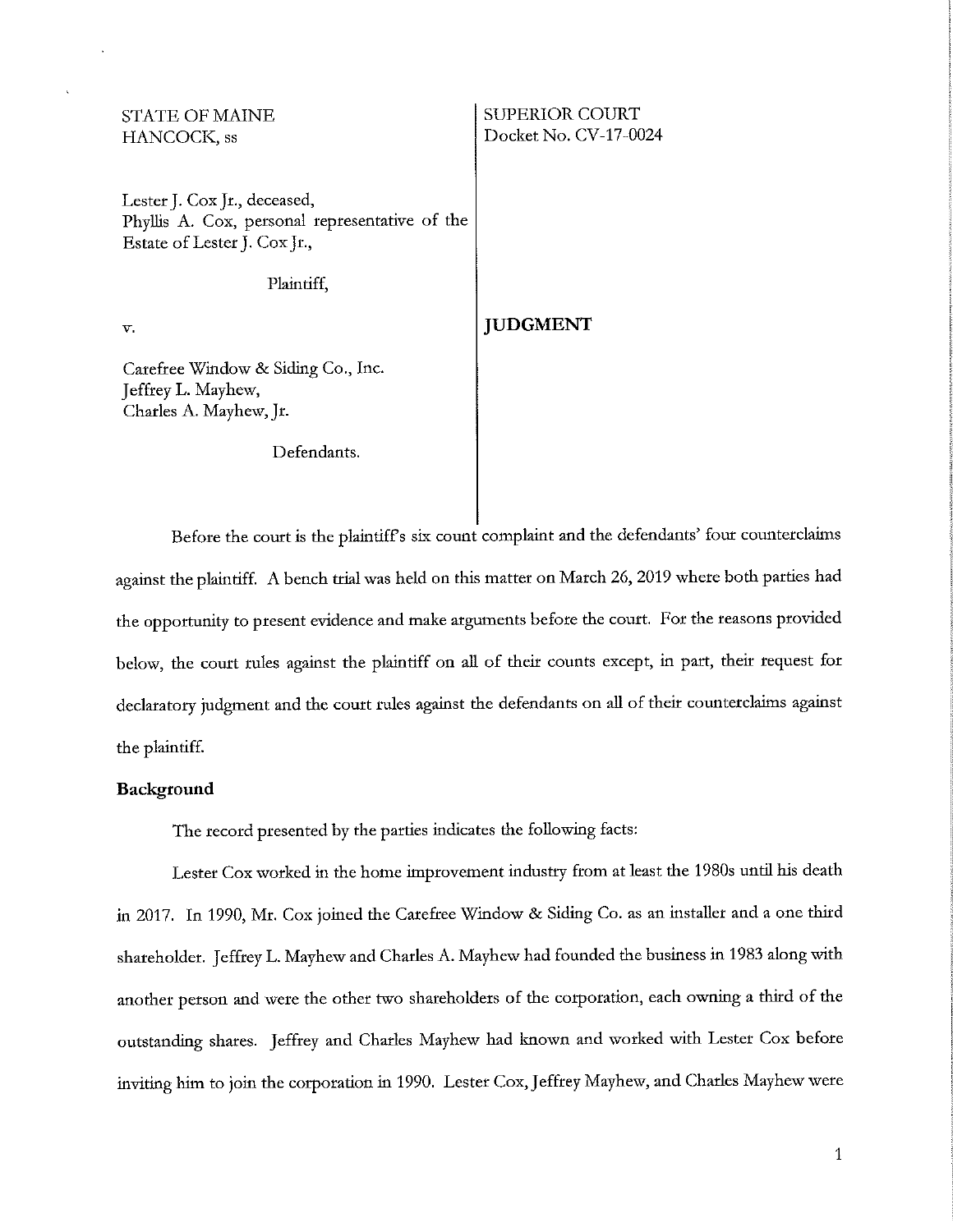presumably all directors and officers of the corporation in 1990 until Lester Cox was removed as an officer and director in 2015. After Lester Cox joined the corporation, all three of the shareholders entered into a shareholder agreement, which will be discussed later in this opinion.

The corporation operated as a home improvement business that primarily installed siding and windows and performed other contract work involving the exterior ofresidential buildings. Beginning in 1987, the business also regularly engaged in housing speculation—Carefree Windows would purchase unimproved land, construct a residence, and sell it on the real estate market. From the beginning of the business until 2005, Jeffrey Mayhew acted as the business' manager and Lester Cox and Charles Mayhew worked as installers. As a business manager, Jeffrey Mayhew would answer the phones, meet prospective customers and provide free quotes, manage the business' materials supply contracts, and other general administration.

Around 2005, Lester Cox began requesting that Jeffrey Mayhew and Charles Mayhew allow him to take over as the business manager and sometime in 2005 Lester Cox left his role as an installer and began serving as the corporation's business manager, performing the same duties that Jeffrey Mayhew performed. Jeffrey Mayhew assumed Lester Cox's role as an installer. Throughout his life, Lester Cox struggled with alcoholism and both Jeffrey Mayhew and Charles Mayhew were aware of this before 2005. Jeffrey Mayhew testified that he traded roles with Lester Cox because he believed that giving Lester Cox more responsibility in the business would help him to overcome his drinking problem.

When Lester Cox took over the business in 2005, Carefree Windows was a profitable and modestly successful home improvement business. The record indicates that in 2005 the corporation had a total income of \$1,668,000, total assets of \$313,00, and total liabilities of \$308,000. Jeffrey Mayhew testified that prior to 2005 it was not uncommon for Jeffrey Mayhew, Lester Cox, and Charles Mayhew to each earn \$75,000 a year from the business. In 2003, before the Lester Cox took over as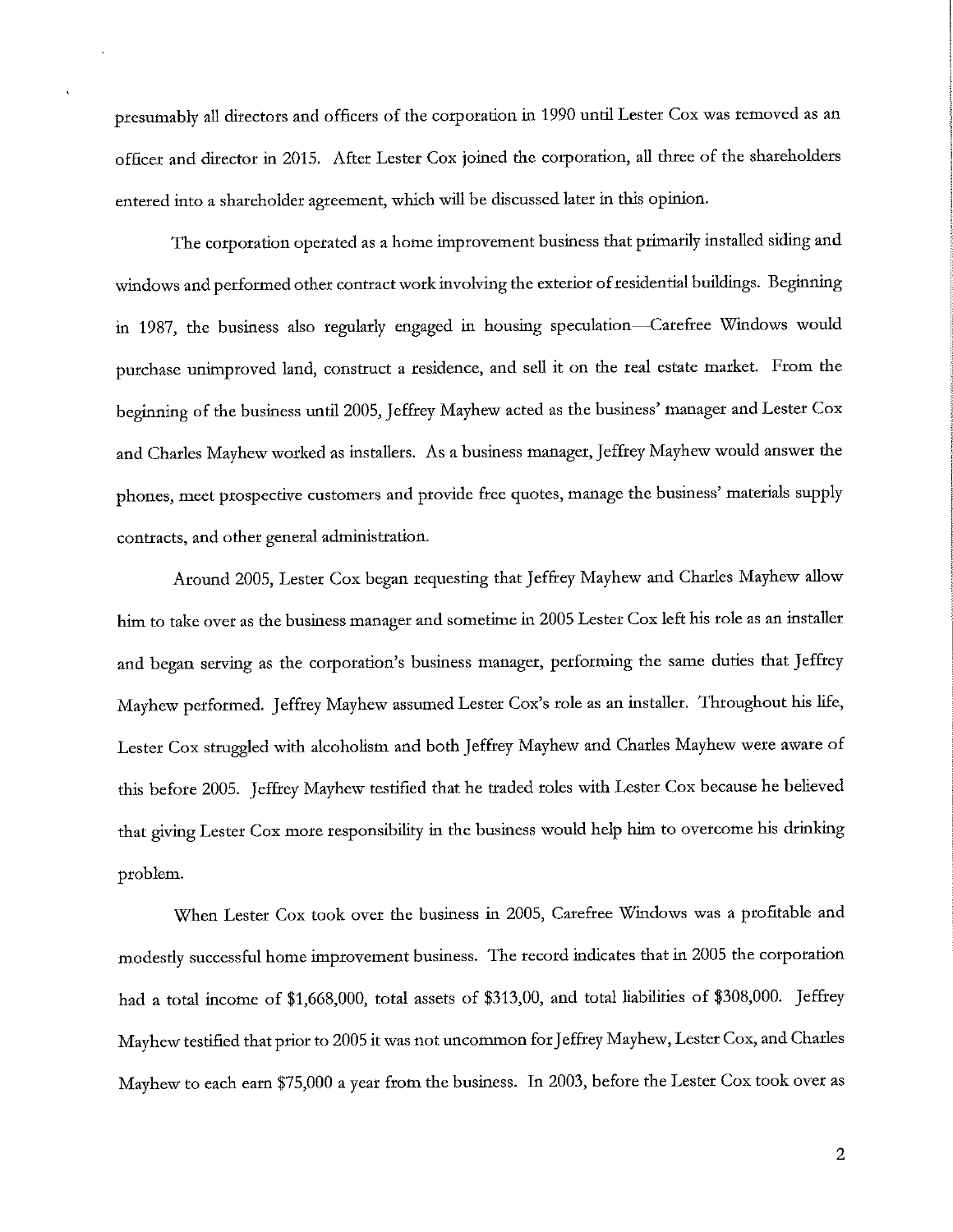business manager, the corporation entered into contracts to construct 10 condominium units (5 duplex residences) in Brewer, ME and purchased adjacent land to construct an additional two condominiums for later speculation. The corporation entered this deal after a unanimous *vote* by all three of its shareholders. Carefree began the condo construction in 2003 and finished construction around 2006. All of the condos constructed under contract were sold for around \$300,000 to \$400,000 and Carefree expected to sell the two additional condos within that range. The additional condos remained unsold in 2008 and in that year the United States real estate market collapsed and the economy experienced a financial crisis. The additional condos Carefree constructed remain unsold and the business has not engaged in housing speculation since 2008.

Jeffrey Mayhew testified that as a result of the 2008 financial crisis, the whole of Carefree's business suffered a downturn as it became more difficult for the company to acquire home improvement contracts. He further testified that after Lester Cox took over management of the business the corporation has struggled. The defendants submitted financial statements that indicate that in 2015, 2016, 2017, and 2018 the business was in significant debt and was no longer generating a profit. The corporation's balance sheet from 2015 indicates that the corporation's assets totaled \$335,443 and its liabilities totaled \$727,919.

The defendants' attribute their corporation's financial struggles to Lester Cox's performance as business manager from 2005 to 2015. Jeffrey Mayhew testified that Lester Cox continued to have a drinking problem after assuming the manager role in 2005 and that his drinking affected his work performance. Jeffrey Mayhew testified that while Cox was acting as manager the company received fewer jobs and that Cox sometimes was unable to come to work, give estimates, and sign contracts with customers because of his drinking. Jeffrey Mayhew further testified that he believes Cox was not securing credits from their supplier, Applicators Sales and Service, through their co-op advertising agreement, which may have cost the company \$1,600 a year. He also testified that at some point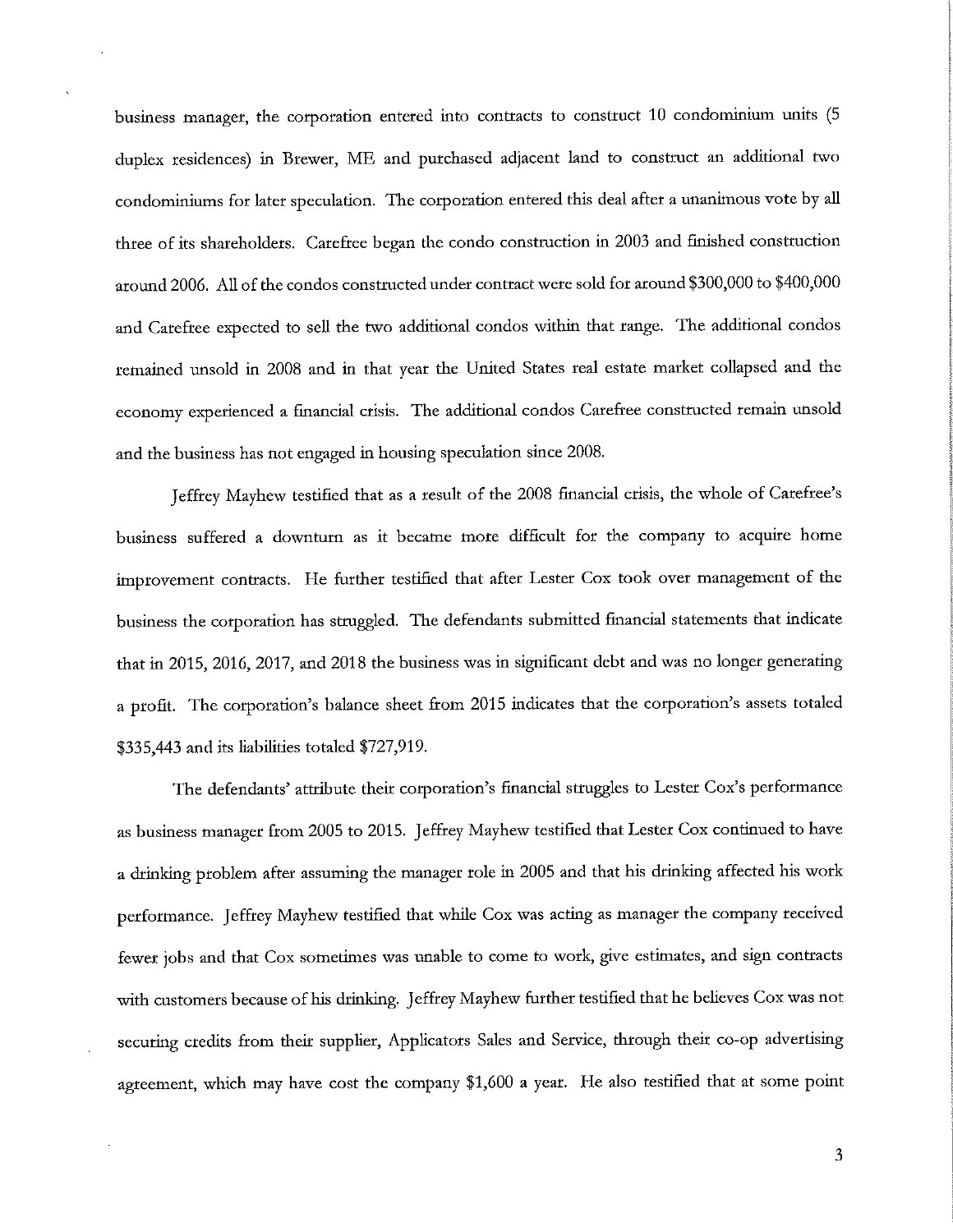between 2005 and 2015, customers began calling him and asking why they were unable to receive estimates, which led him to begin telling customers to call him or Charles Mayhew directly.

However, Lester Cox's daughter, Jenna Cox, testified that while Lester Cox struggled with alcohol abuse throughout his life, he was not constantly drunk, and was working throughout his time at Carefree Windows. According to his daughter, between 2005 and 2015 Lester Cox would go months without drinking and then would have episodes where he would go on a binge spanning 1-7 days at a time. She also testified that he sought assistance for his issues with alcohol during this time and worked for the company.

In 2013, Jeffrey Mayhew took over the management of the business from Lester Cox, he began by opening the company's mail and gradually started performing all of the managerial tasks except for driving to customer's residences to provide free estimates, which he left to Lester Cox. When Jeffrey Mayhew took over as business manager in 2013, Lester Cox's role in the business was reduced to one task, providing job estimates to customers. Jeffrey Mayhew also testified that when he took over as business manager in 2013 he noticed that the company had not received co-op advertising credits from its supplier during that year and that, after a phone call with the supplier, he came to believe that the company had not been receiving the credits since Lester Cox took over as manager.

On May 5, 2015, Charles Mayhew and Jeffrey Mayhew convened a shareholder meeting to address Lester Cox's difficulties with alcohol and his fitness to continue as a director, officer, and employee of the corporation. Jeffrey Mayhew testified that as of May, 5 2015, Lester Cox had not worked for several months. At this time all three were directors and officers of the corporation; Lester Cox was Vice-President of the corporation, respectively. (Pl.'s Ex. 4). Jeffrey Mayhew testified that at the meeting Lester Cox admitted he had a drinking problem and that Jeffrey and Charles Mayhew decided to give Lester Cox till the rest of the year to show them he could stay sober and work in the manner that they knew he could. The meeting's minutes state that all three of the shareholders agreed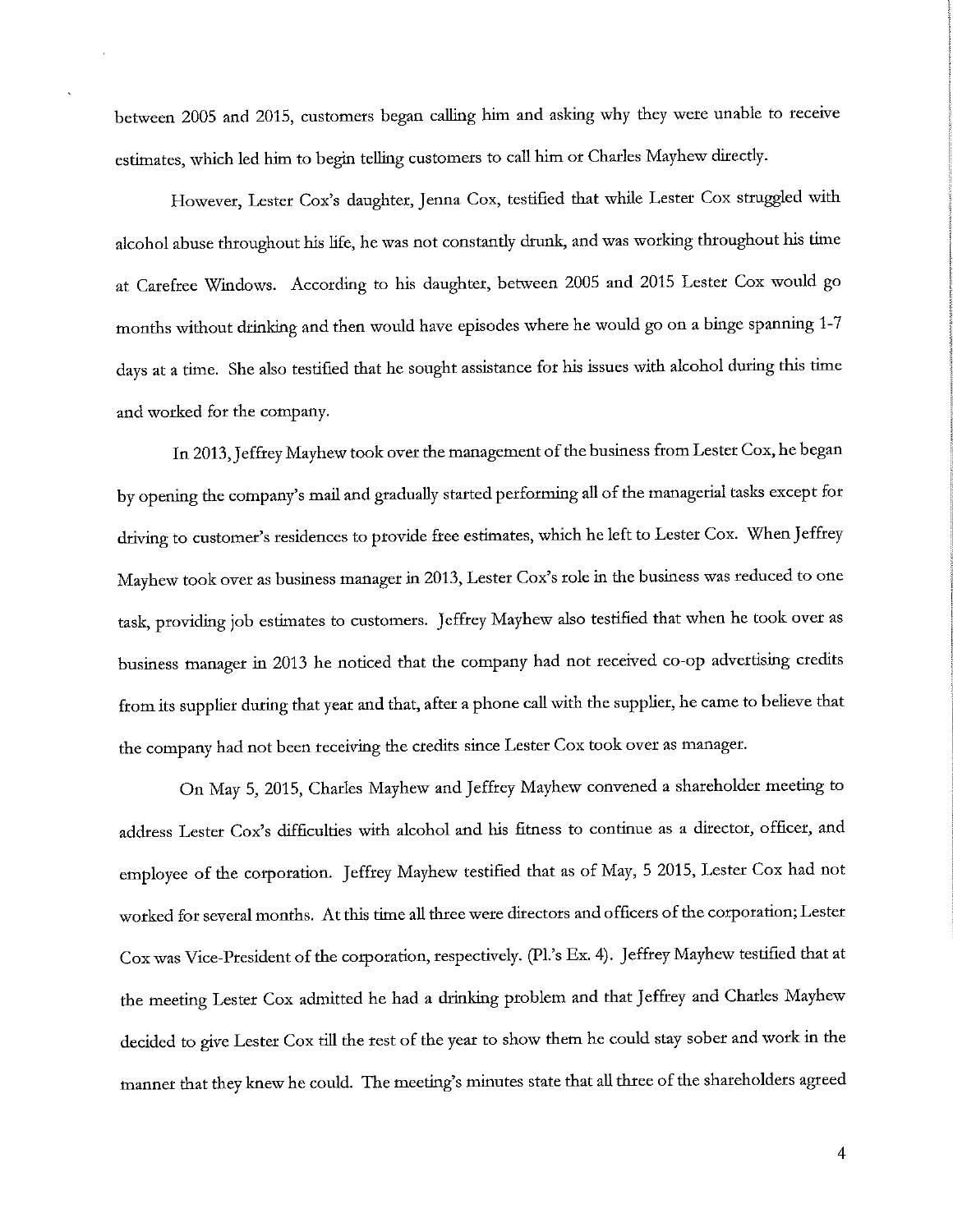that if Lester Cox adequately performs his duties as an employee he would not be terminated as an employee or removed as a director. (Pl.'s Ex. 4). They further agreed that if Charles Mayhew and Jeffrey Mayhew did not unanimously agree that Lester Cox was adequately performing his duties he would be terminated and removed as director and officer of the corporation. *Id.* The minutes further state that all three agreed that ifLester Cox was terminated and removed, Lester Cox would reimburse the corporation for one-third of any outstanding debt of the corporation and agree to not-compete with the corporation. *Id.* Jeffrey Mayhew, Lester Cox, and Charles Mayhew all signed a copy of these **minutes.** 

On December 29, 2015, the corporation held another meeting where Charles Mayhew and Jeffrey Mayhew decided to terminate Lester Cox as an employee, director, and officer. Jeffrey Mayhew testified that at that point, he and Charles had concluded that Lester 'was not going to sober up' and that he and Charles were doing all the work in the business. Jeffrey Mayhew further testified that he believed Lester broke the May 5, 2015 agreement two weeks after signing it because he received a call from a woman who said she wanted to call an ambulance for Lester Cox. Jeffrey Mayhew testified that he assumed he was receiving the call because Lester Cox had been abusing alcohol.

Lester Cox died in March 2017. Prior to his death, Carefree Windows had purchased life insurance on Lester Cox, Jeffrey Mayhew, and Charles Mayhew, with the corporation listed as the beneficiary. After Lester Cox died, the corporation made a claim on this life insurance policy and received \$100,664.16 in proceeds. These funds were placed into a checking account at T.D. Bank separate from the corporation's other accounts. Jeffrey Mayhew testified that the corporation has since made transfers from this account to the corporate account in order to help pay off some of the corporation's debts.

At the time of his death Lester Cox was also in possession of a 2005 GMC truck that is titled to Jeffrey Mayhew for use in the business and was being used by Lester Cox for his personal use. This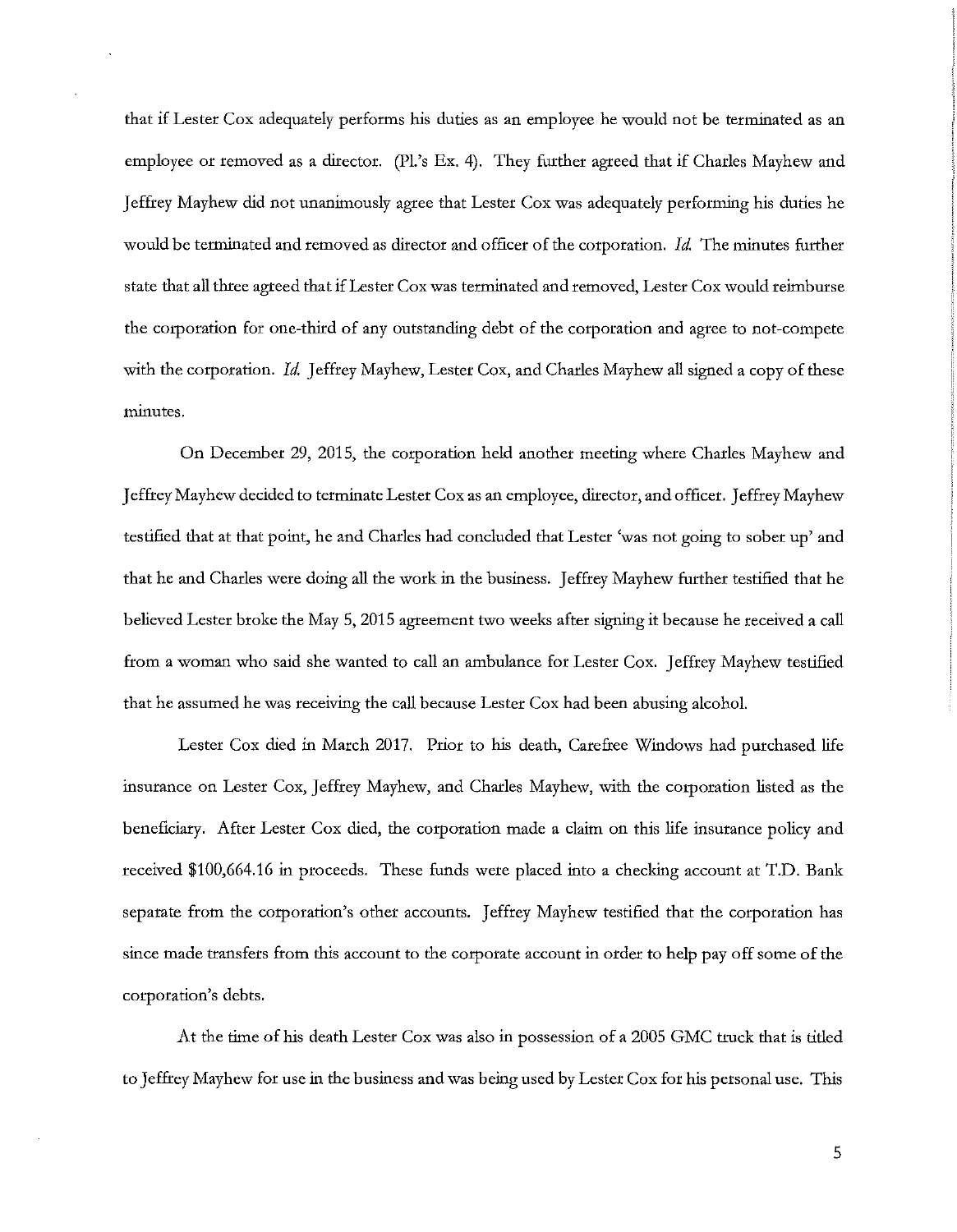vehicle remains at Lester Cox's house and has not been operated since his death. Jeffrey Mayhew testified that in 2015, the vehicle had a book value of between \$7,000 and \$10,000. Jenna Cox testified that the vehicle is currently non-functional and that the estate remains in possession of the vehicle.

Before his death, Lester Cox commenced this suit against Carefree Windows and against Jeffrey Mayhew and Charles Mayhew personally. Plaintiffs complaint alleges six counts against the defendants. Count I alleges breach of fiduciary duty; Count II alleges breach of the duty of good faith and fair dealing; Count III alleges fraud; Count IV alleges unjust enrichment; Count V requests a declaratory judgment based on their fraud allegations and the shareholder agreement; and Count VI requests a judicial dissolution of Carefree Windows and Siding Co., Inc. The complaint alleges that the defendants withheld profits from Lester Cox that derived from his work at the company and as a shareholder, forced him out of his roles as employee, officer, and director of the corporation, burdened him with a disproportionate share of the corporation's debts through fraud, and fraudulently induced him to forfeit his interest in the corporation. In addition, the complaint requests that the court grant a declaratory judgment ordering the defendants to pay plaintiff a share of the corporate profits under the corporation's shareholder agreement, back pay, and prohibit the defendants from seeking the enforcement of corporate debts against Plaintiff. During the bench trial, the plaintiff specifically requested that the proceeds from the company's life insurance policy on Lester Cox be distributed to the estate in exchange for Lester Cox's outstanding shares in the corporation.

The defendants have brought four counterclaims against the plaintiff. Count I alleges that Lester Cox failed to discharge his duties as a manager with reasonable care and reasonable business judgment, which has caused damages to the defendants. Count II alleges that Lester Cox breached his fiduciary duties to the defendants and Count III alleges that Lester Cox committed waste while he was manager of the business. Count IV alleges that the corporation's shareholder agreement includes an express or implied agreement that all three of the corporation's shareholders would actively work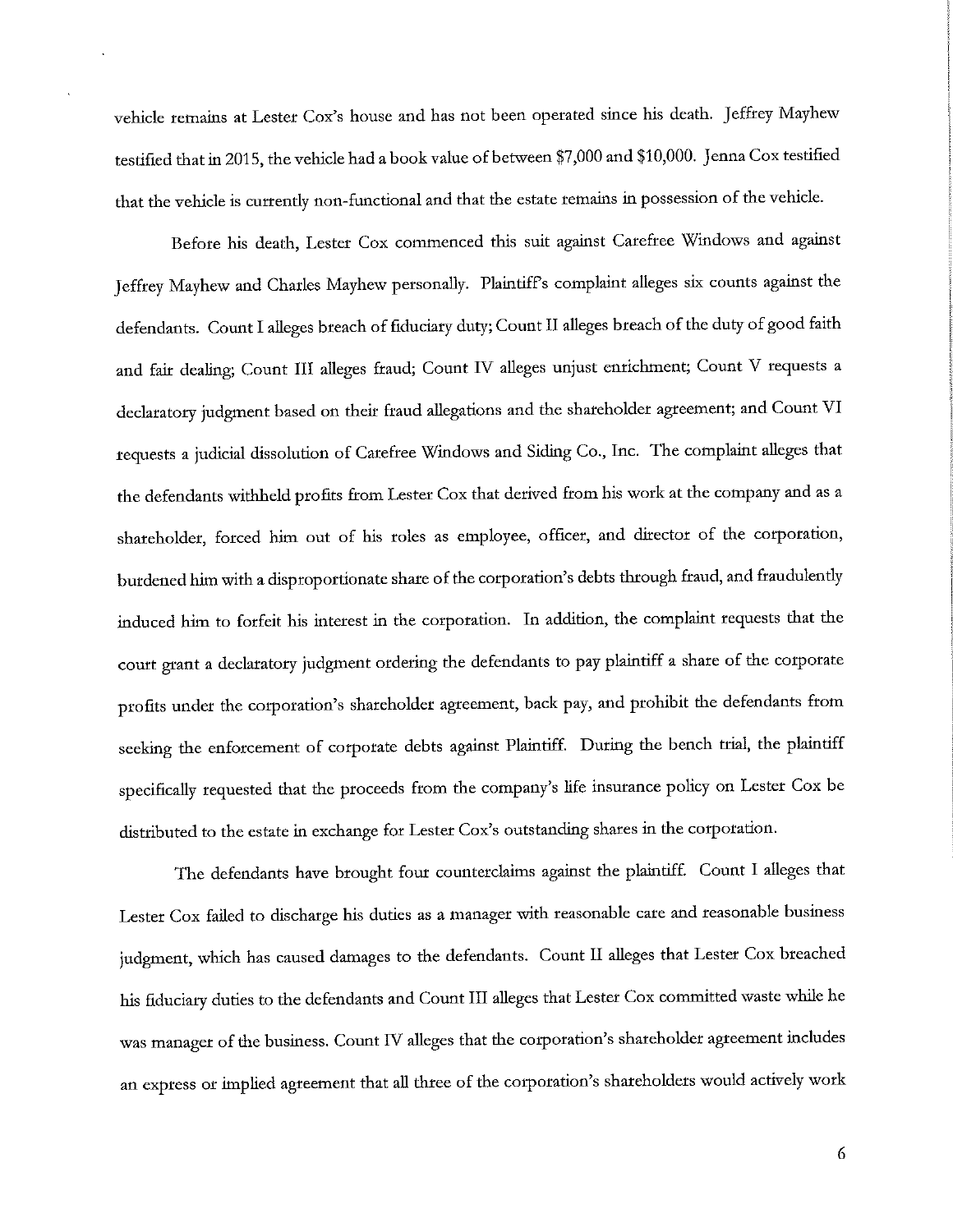and participate in the business to produce revenue and that Lester Cox breached this agreement. The defendant's answer alleges that Lester Cox effectively ceased to productively engage in the business, which constitutes a breach of the agreement, and that Lester Cox drew more money from the corporation than he was entitled to receive.

#### **Analysis**

## **1. Carefree Window's Business Decline Between 2005 and 2015**

As a preliminary matter, the court finds that the record presented by the parties does not demonstrate with any certainty that Mr. Cox was the cause of Carefree windows decline in business from the time he took over as business manager in 2005 till his removal as director and officer in 2015. While the financial records relied on by the defendants, show that the business was performing abysmally in 2015 through 2017, Jeffrey Mayhew testified that he took over as manager of the company again sometime in 2013 and that Mr. Cox's only involvement in the company after that time was to provide estimates to customers regarding their home improvement projects. More importantly, the court was not provided any financial records regarding the corporation's financial state between 2006 and 2014 and thus, is unable to reasonably infer that Mr. Cox's conduct as a manager caused harm to the corporation during those years.

In addition, the only witness to give testimony regarding the goings on at Carefree Windows, was the defendant Jeffrey Mayhew; his testimony does not provide the court with a sufficient basis for finding that Mr. Cox was responsible for Carefree Window's financial decline. While Mr. Mayhew testified that Mr. Cox's work performance was impaired by his alcoholism, the court was provided little information regarding any particular instances where Mr. Cox's alcoholism or mismanagement caused damages to the company between 2005 and 2013. Mr. Mayhew testified generally that some customers were unable to receive estimates through Mr. Cox but the court is unable to infer damages from Mr. Cox's conduct in that regard with any certainty. Mr. Mayhew also testified that in 2013 he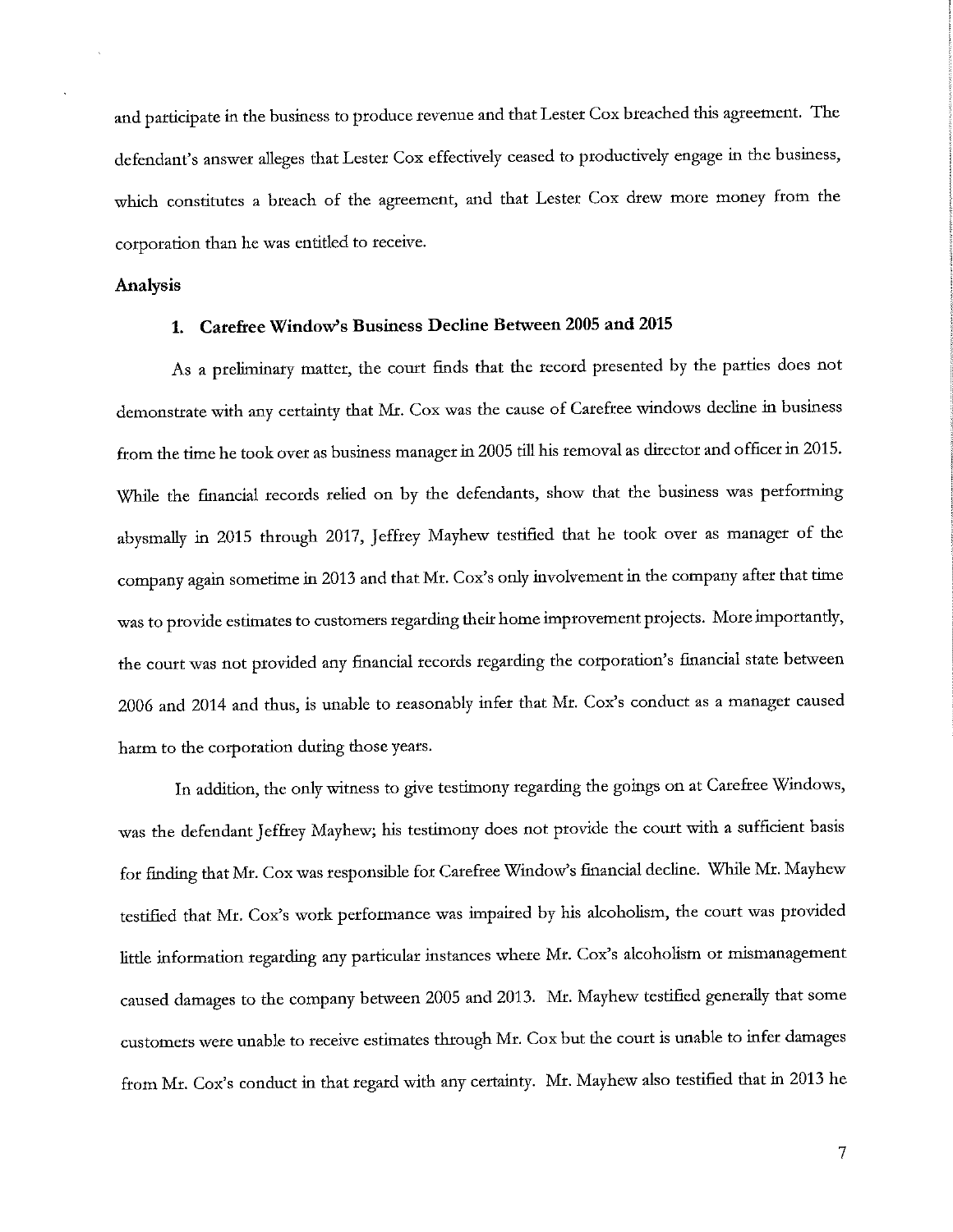concluded that the company was not receiving co-op advertising through its relationship with Applicators Sales and Service; however, besides Mr. Mayhew's self-serving conclusion, the court has no evidence to support that assertion.

Jeffrey Mayhew further testified that under Mr. Cox's management Carefree Windows acquired significant trade debts with its supplier and other financial debts and that Mr. Cox was the cause of this increase in debt. To support that assertion the defendants submitted a copy of a promissory note for \$73,700 which Carefree Windows provided to Applicator Sales & Service for that trade debt. The note bore the writing "Lester is responsible for this note," which was written on top of the note by Jeffrey Mayhew. The defendants also submitted billing summaries of their business loan accounts at T.D. Bank and KeyBank, which show the balance of these loan accounts in 2019 but does not show other relevant account history. Based on this information and the rest of the record, the court cannot reasonably infer that these debts are the result of Mr. Cox's alleged mismanagement of the company between 2005 and 2013.

Due to the nature and quality of the evidence presented, the court finds that the evidence does not indicate that Mr. Cox's conduct as the corporation's business manager was a determinative cause of Carefree Window's decline in business between 2005 and 2015.

## **2. Defendant's Counterclaim Count II and Plaintiffs Count I Fiduciary Duties of Officers and Directors of Closely Held Corporations**

Under Maine common law, a corporate director of a close corporation owes the following

fiduciary duties to the corporation as well as to shareholders:

- 1) To act with that degree of diligence, care and skill which ordinarily prudent person would exercise under similar circumstances in like positions;
- 2) To discharge the duties affecting their relationship in good faith with a view to furthering the interest of one another as to the matters within the scope of the relationship;
- 3) To disclose and not withhold from one another relevant information affecting the status and affairs of the relationship;
- 4) To not use their position, influence or knowledge respecting the affairs and organization that are subject to the relationship to gain any special privilege or advantage over the other person or persons involved in the relationship.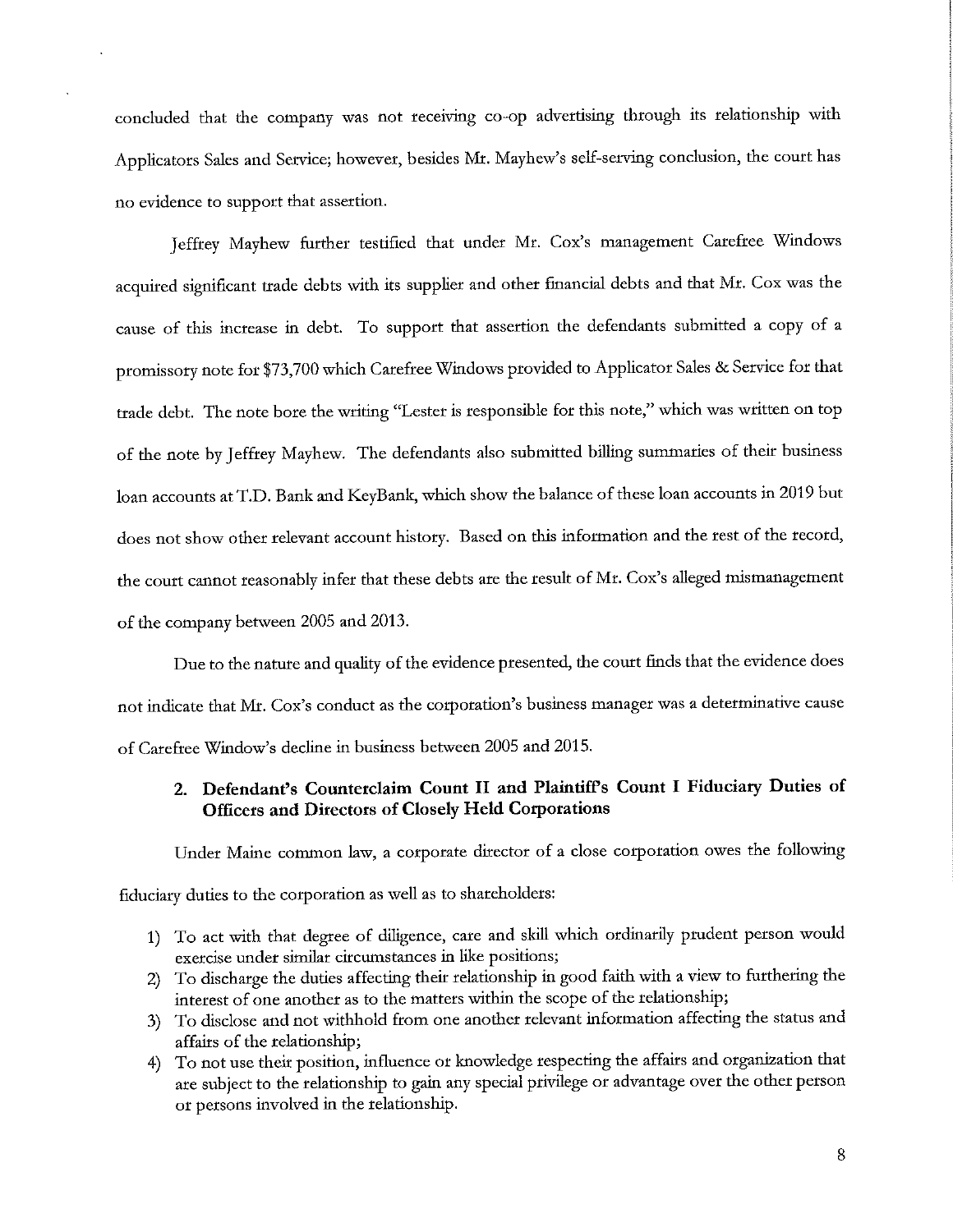*Rnsentha! v. Rnsentha!,* 543 A.Zd 348,352 (Me. 1988) ("this delineation of fiduciary obligations accurately reflects the duties of care and loyalty under Maine law by a corporate director to the corporation and its shareholders.") The Maine Business Corporations Act mandates that members of a board of directors must act in good faith and in the manner that the directors reasonably believe to be in the best interests of the corporation. 13-C M.R.S. § 831(1) (2018). Directors must also "discharge their duties with the care that a person in a like position would reasonably believe appropriate under similar circumstances." 13-C M.R.S. § 831 (2) (2018). In order to prevail on a breach of fiduciary duty claim, the party must demonstrate that the alleged breach proximately caused the damages for which the plaintiff seeks to recover. *Maples v. Contorakes*, No. BCD-CV-18-02, 2019 Me. Bus. & Consumer LEXIS 26, at \*40 (July 22, 2019) (Plaintiff seeking to recover damages for breach of fiduciary duty must establish causation).<sup>1</sup>

In this case, neither party has provided sufficient evidence for the court to reasonably conclude that Lester Cox, Jeffrey Mayhew, or Charles Mayhew breached their fiduciary duties to one another or that any of these alleged breaches proximately caused the damages alleged by the parties. Therefore, the court must deny the plaintiff claim for breach of fiduciary duty as well as the defendants' counterclaim for breach of fiduciary duty.

# **3. Count I and Count III of Defendant's Counterclaims: Breach of the Duty of Care and Waste**

In Count I, the defendants claim that over the course of his tenure as manager of the corporation, Lester Cox failed to use regular and prudent business judgment to manage the business,

<sup>l</sup>*See a/so,Mortg. Sols. OfMe., Inc. v. Keniston,* No. BCD-WB-CV-07-12, 2010 Me. Bus. & Consumer LEXIS 3, at \*9 Guly 16, 2010) (to prevail on breach of fiduciary dury claim, plaintiff must show that breach proximately caused damages that plaintiff seeks to recover); *IVamer v. Atkinson Freight Lines Corp.,* 350 F. Supp 2d 108, 124 (D. Me. 2004) (applying Maine **law, a claim of breach of fiduciary duty requires plaintiff to show he has damages proximately caused by the defendant's**  breach); *Stewart v. Machias Sav. Bank*, 2000 ME 207, *'*|| 8-12, 762 A.2d 44; *Steeves v. Bernstein, Shur, Sawyer & Nelson*, 1998 ME 210, **'| 10, 718 A.2d 186, 189, n. 8 (Me. 1998).**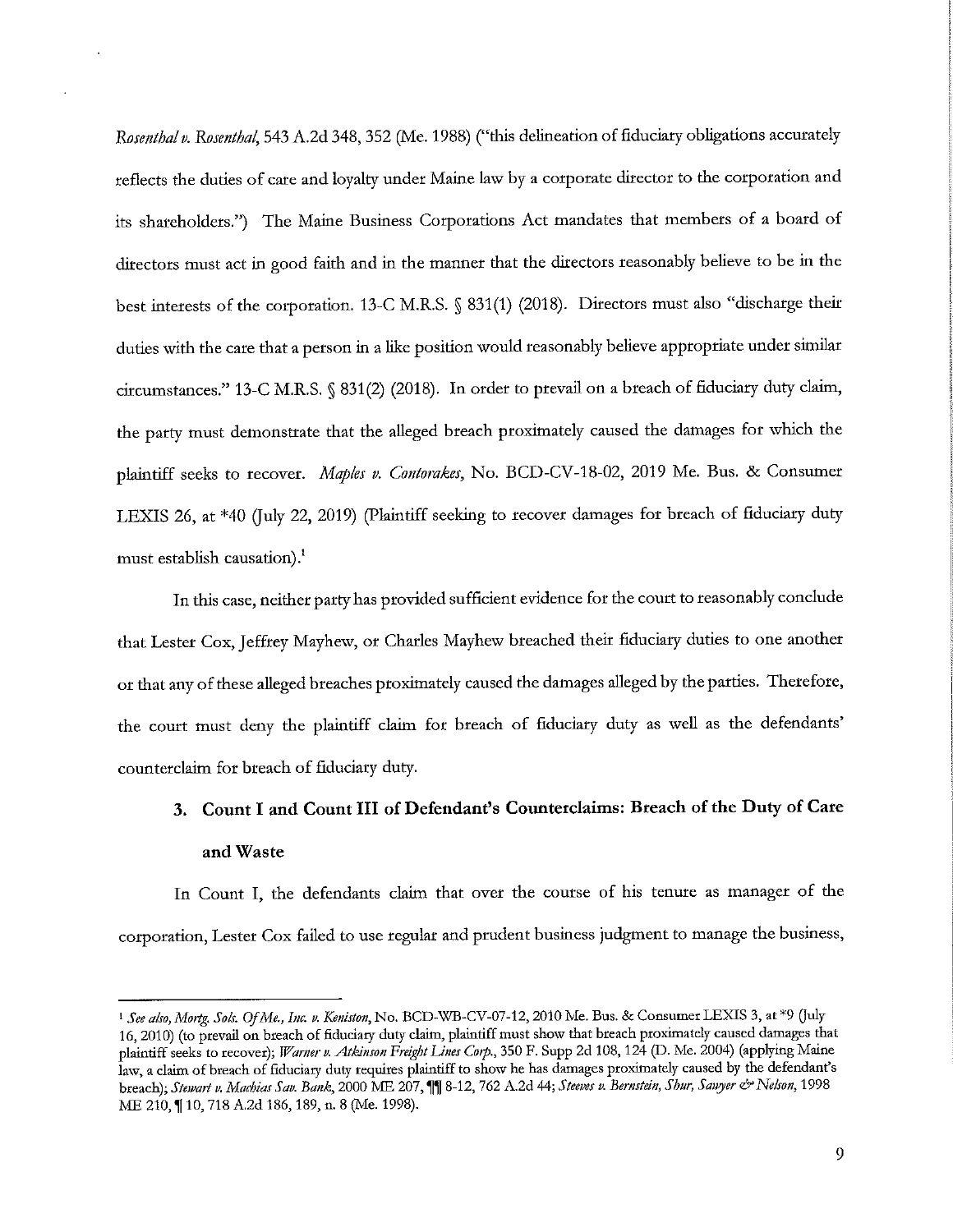performed poorly, and negligently mismanaged the business. In Count III the defendants' further claim that this alleged mismanagement and negligence constitutes waste. In substance, the defendants appear to claim that Lester Cox breached his duty of care as an officer of their closely held corporation. The Maine Business Corporations Act states the following regarding a corporate officer's duty of care:

- 1. Basic Standard of Conduct. An officer, when performing in the capacity of an officer, has the duty to act:
	- A. In good faith;
	- B. With the care that a person in a like position would reasonably exercise under **similar circumstances; and**
	- C. In a manner the officer reasonably believes to be in the best interests of the corporation ...
- 2. Basis for potential liability. An officer is not liable to the corporation or its shareholders for any decision to take or not to take action, or any failure to take any action, as an officer if the duties of the office are performed in compliance with this section.

13-C M.R.S. § 843 (2018). In addition, a corporate officer's business decisions as an officer of the corporation are subject to the business judgment rule. *Rnsenthal v. Rosenthal,* 543 A.2d 348, 352-354 (Me. 1988). Under the business judgment rule, "business decisions made by directors of a corporation are not subject to judicial review, unless they are the result of fraud or bad faith." *Shostak v. Shostak,*  2004 ME 75, 122, 851 A.2d 515.

Based on the limited record presented, the court concludes that Lester Cox's conduct as a manager and officer of Carefree Window's does not fall outside the standard of care prescribed by § 843. While the record does indicate that Mr. Cox was likely drunk during some of the time he acted as a manager of the corporation, the evidence is insufficient for the court to identify any damages that resulted from these occurrences with any certainty or that Mr. Cox's management of the corporation resulted in waste. In addition, any business decisions that Mr. Cox made while a director and officer of the corporation are subject to the business judgment rule. As discussed later in the opinion, the evidence presented in this case is not sufficient for the court to find that Mr. Cox made any of his business decisions between 2005 and 2015 fraudulently or in bad faith. For these reasons the court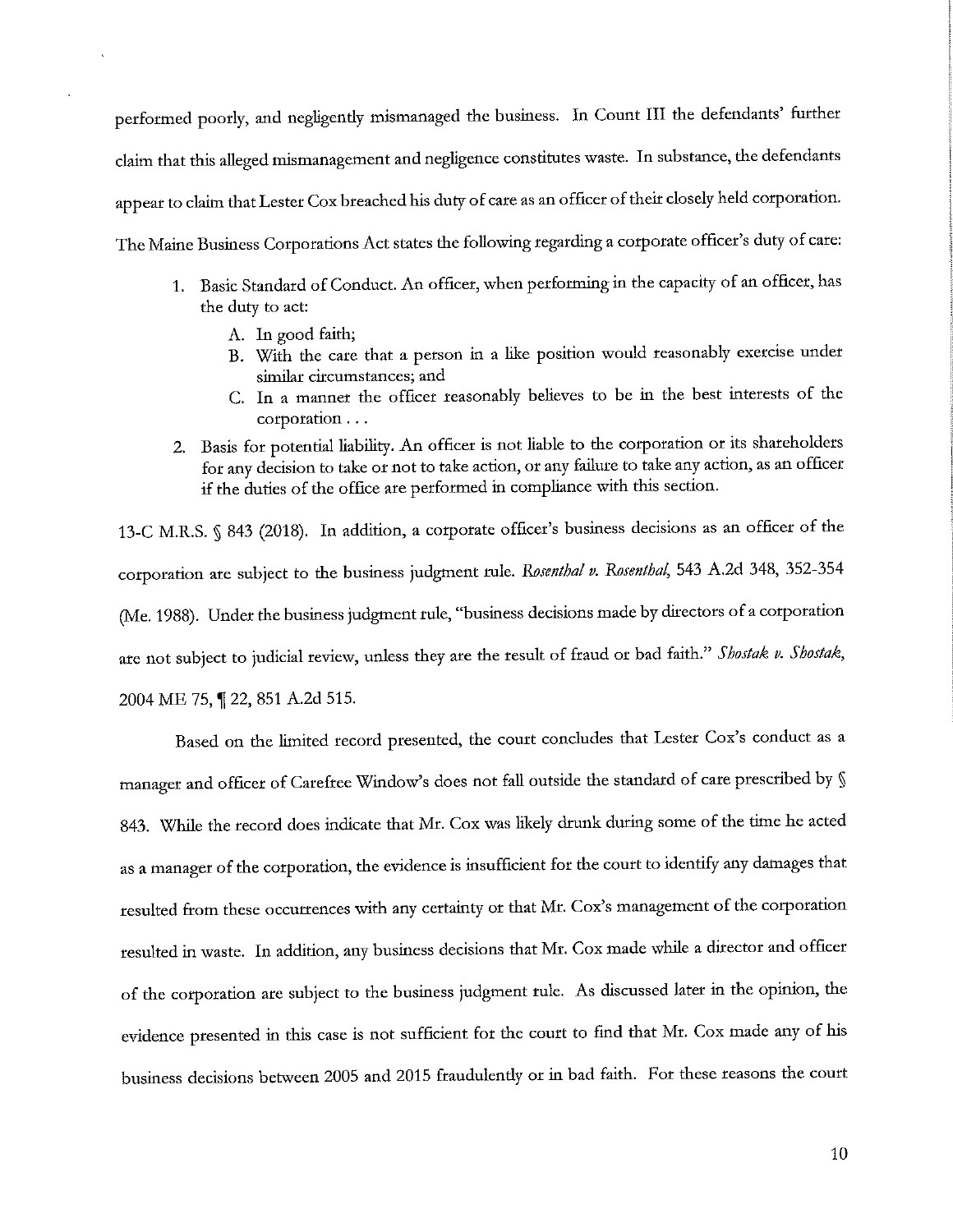rules in favor of the plaintiff on the defendants' counterclaim and concludes that Lester Cox did not breach his duty of care as an officer of the corporation and his conduct as an officer and director does **not constitute waste.** 

#### **4. Plaintiffs Fraud Claims**

The plaintiff alleges fraud in both Count III (fraud) and Count V (declaratory judgment) of the complaint. In brief, Plaintiff alleges that the defendants failed to disclose material facts and misrepresented certain facts to Lester Cox for the purpose of inducing Cox to take certain actions regarding the corporation. In Count V of the complaint, Plaintiff alleges that the defendants' fraud caused Lester Cox to assume corporate debts, give personal assets to the corporation, and forfeit his interest in the corporation. In order to prevail on a claim for fraudulent misrepresentation the plaintiff must prove five elements by clear and convincing evidence:

1) Defendant made a false representation 2) of a material fact 3) with knowledge ofits falsity or in reckless disregard of whether it is true or false 4) for the purpose of inducing the plaintiff to act or to refrain from acting in reliance on it, and 5) the plaintiff justifiably relied on the representation as true and acts upon it to the damage of plaintiff.

*Cianchette v. Cianchette, 2019 ME 87,*  $\P$  20, 209 A.3d 745; *St. Francis De Sales Fed. Credit Union v. Sun Ins.* Co. of N.Y., 2002 ME 127, 1 26, 818 A.2d 995 (plaintiff must prove all five elements by clear and convincing evidence.) "When clear and convincing evidence is required, plaintiff bears the burden of persuasion to place in the ultimate fact finder an abiding conviction that the truth of their factual contentions are highly probable." *St. Francis De Sales Fed. Credit Union*, 2002 ME 127, 126, 818 A.2d 995; *Francis v. Stinson*, 2000 ME 173, ¶ 39, 760 A.2d 290 ("a claim for fraud must be proved by evidence that shows the existence of fraud is highly probable"). Based on the whole of the record, the plaintiff has not presented sufficient evidence to establish any of the elements of fraud by clear and convincing proof and therefore, the court denies plaintiffs fraud claims.

#### **5. Plaintiffs Claim for Unjust Enrichment**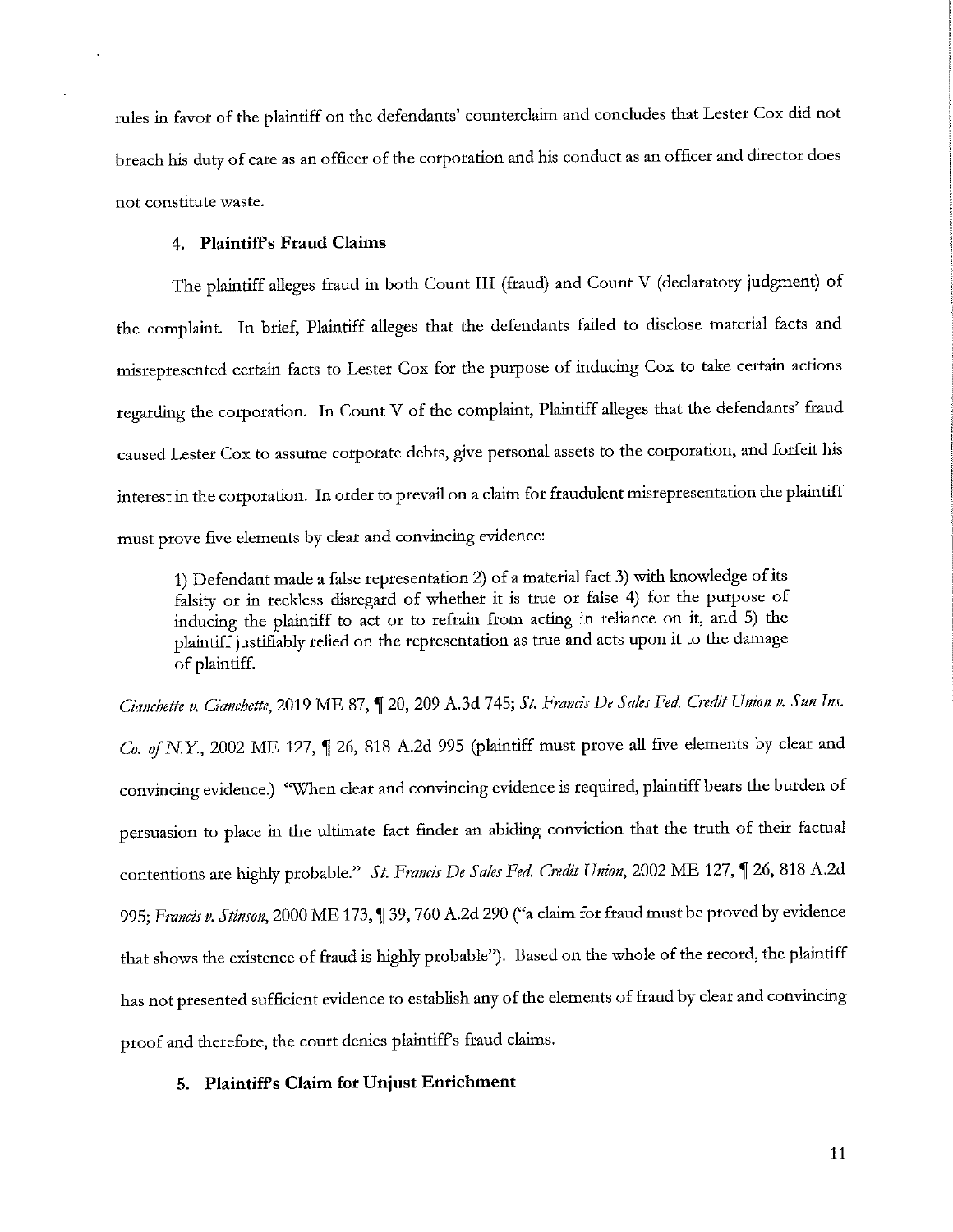In Count IV of the complaint, Plaintiff alleges that Defendants were unjustly enriched by the plaintiffs assumption of corporate debts, a transfer of Plaintiffs personal automobile to the corporation, and by Plaintiffs service to the corporation for which he was not compensated. "Unjust enrichment" doctrine allows recovery for the value of a benefit retained by a party when there is no contractual relationship "but when, on the grounds of fairness and justice, the law compels performance of a legal and moral duty to pay." *Nadeau v. Pitman,* 1999 ME 104, **'If** 14, 731 A.2d 863. "The existence of a contractual relationship, precludes recovery on a theory of unjust enrichment." Id. To establish a claim for unjust enrichment, the plaintiff must prove three elements:

[One] a benefit conferred upon the defendant by the plaintiff; [two] an appreciation or knowledge by the defendant of the benefit; and [three] the acceptance or retention by the defendant of the benefit under such circumstances as to make it inequitable for the defendant to retain the benefit without payment of its value.

*Aladdin E!ec. Assocs. v. Town ofOld Orchard Beach,* 645 A.2d 1142, 1144 (Me. 1994). In this case, the plaintiff has not presented sufficient evidence to establish unjust enrichment. In particular, the plaintiff has not provided evidence that Lester Cox transferred his personal automobile to the corporation without receiving payment for its value or that he provided services to the corporation for which he was not compensated. In addition, unjust enrichment is not an appropriate remedy for a claim arising from Plaintiffs assumption of corporate debts resulting from the agreement between the parties on May 15, 2015. *See Nadea11,* 1999 ME 104, **'If** 14, 731 A.2d 863 ("existence of a contractual relationship, precludes recovery on a theory of unjust enrichment"). For these reasons, the plaintiff's claim for unjust enrichment is denied.

## **6. Plaintiff's Claim for Breach of the Duty of Good Faith and Fair Dealing**

Count II of the plaintiffs complaint alleges that defendants Jeffrey Mayhew and Charles Mayhew breached their duty of good faith and fair dealing as corporate directors and officers to Lester Cox. The Maine Business Corporation Act states that both directors and officers of a corporation have a duty to act in good faith. 13-C M.R.S.  $\%$  831, 843. In this context, "good faith" generally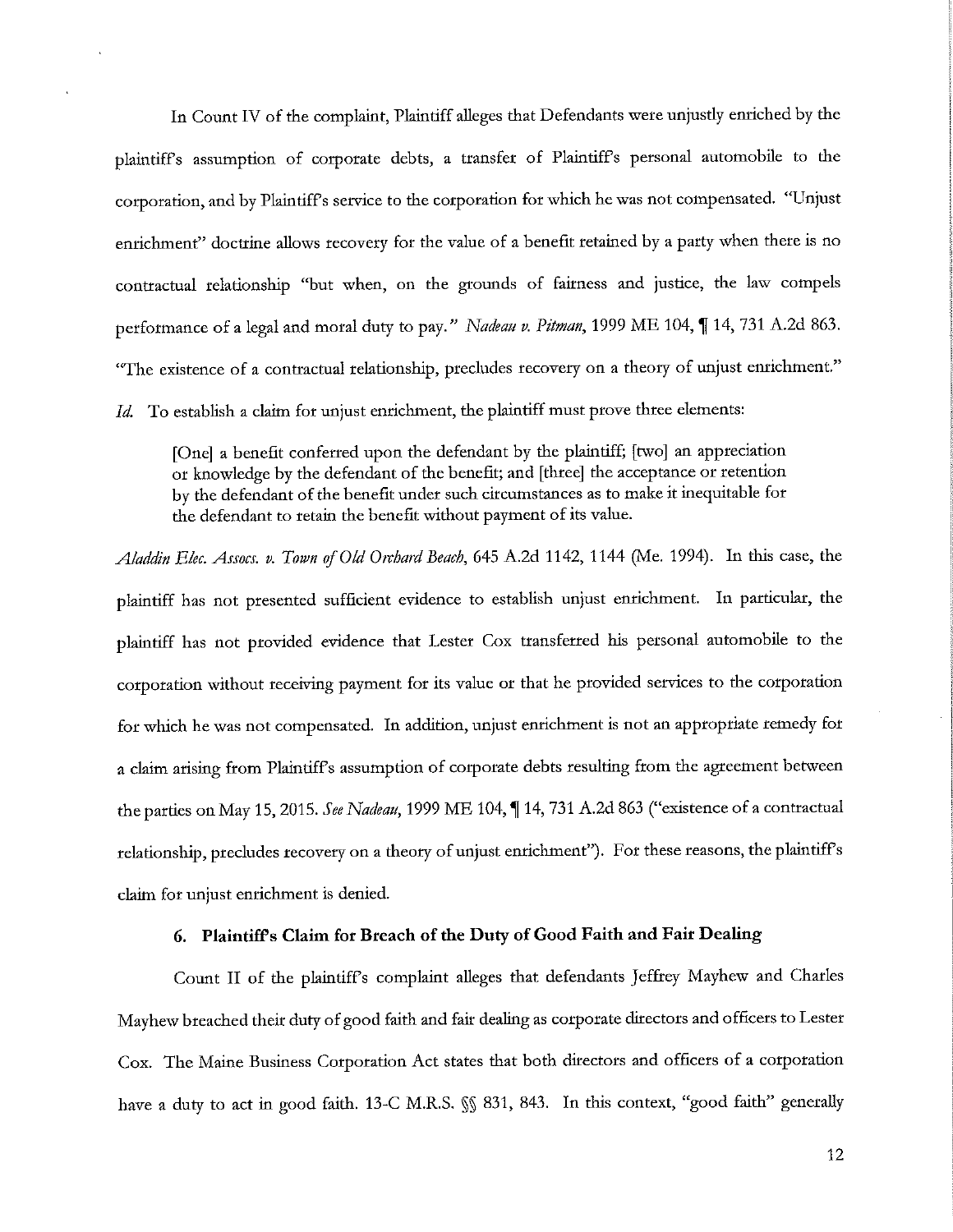means acting with an honest purpose and the belief that what is being done is for the benefit of the corporation. *Bates St. Shilt Co. v. Waite,* 130 Me. 352,368 (1931). For example, directors may not act for the corporation in matters in which they are personally interested. *Bates St. Shirt Co.,* 130 Me. at 368. Whereas "bad faith" describes a "dishonest purpose and implies wrongdoing or some motive of self-interest." *America v. Sunspray Condo. Ass'n*, 2013 ME 19, ¶ 15, 61 A.3d 1249.

The facts as presented in this case, indicate that defendants Jeffrey Mayhew and Charles Mayhew were acting in good faith when they decided to remove Lester Cox as a director and officer of the corporation. The record indicates that the Mayhews were concerned about the impact Lester Cox's alcoholism was having on his work performance and that they voted to remove him from his positions as director and officer because of these concerns. The plaintiff has not presented any evidence that the Mayhews were acting with a dishonest or wrongful purpose or that their actions were tainted by a conflict of interest. For these reasons, the court concludes that the defendants did not breach their duty of good faith and fair dealing to Lester Cox.

#### 7. **Shareholder Agreement**

#### **a. Defendants' Claim that Plaintiff Breached the Shareholder Agreement**

In Count *N* of their counterclaims, the defendants allege that the corporation's shareholder agreement includes an express or implied agreement that all three of the corporation's shareholders would actively work and participate in the business to produce revenue and that Lester Cox breached this agreement. The defendants have not cited any particular portion of the written shareholder agreement that binds the shareholders to actively work and participate in the business or any other provision of the written agreement that the plaintiff has breached. The court has examined the text of the shareholder agreement in detail but has not found any indication that the agreement binds the shareholders to actively work and participate in the business to produce revenue. The shareholder agreement does state that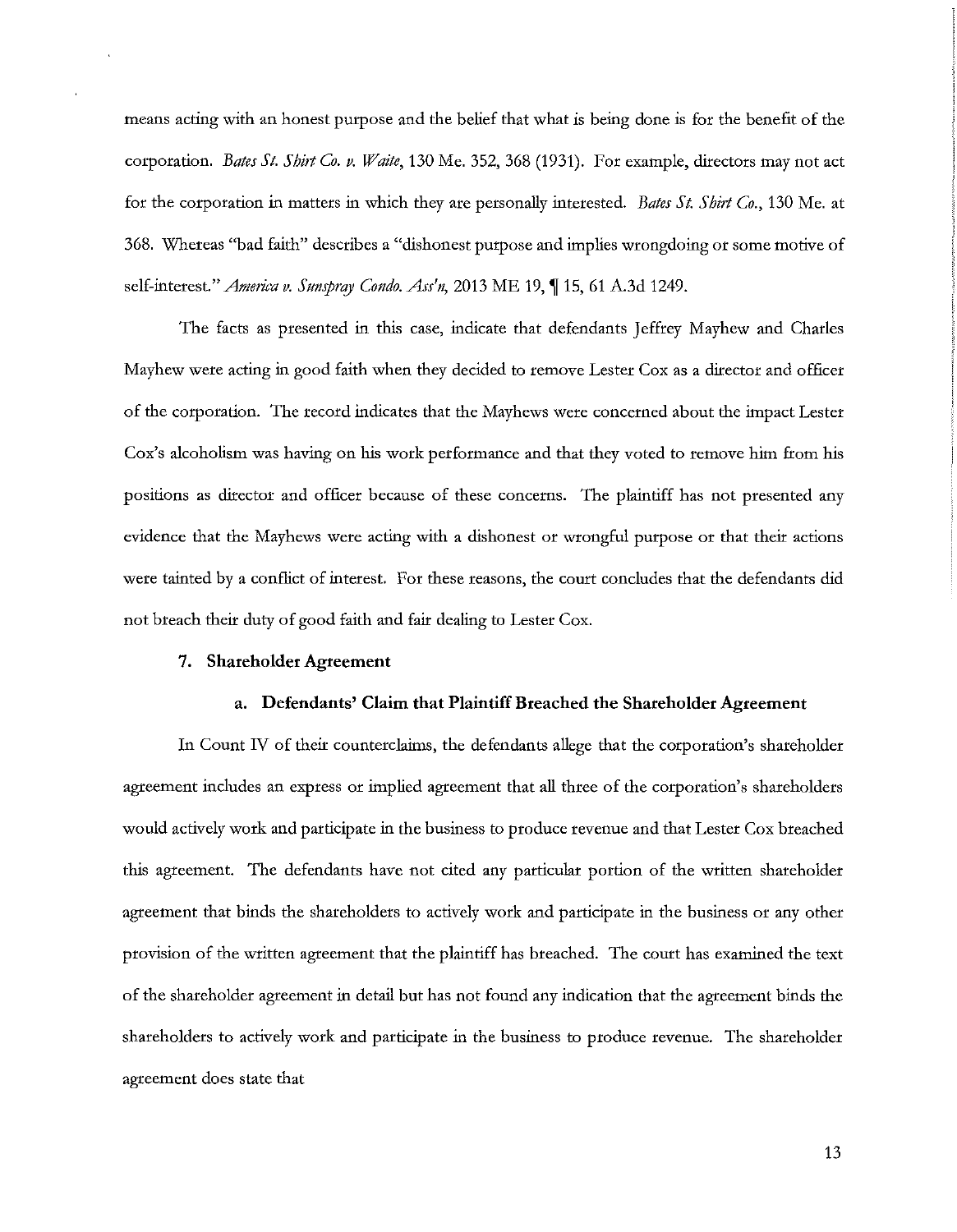. . . the shareholders and the corporation also desire to provide for the continuity and maintenance of the proficient management, control and operation of the business of the Corporation, restrict the transfer of Shates of the Corporation currently held or subsequently acquired by the Shareholders, and to provide for certain other matters ...

(Pl.'s Ex. 3, at 1-2.) However, none of this language indicates that the shareholders ate bound to actively work and participate in the business nor does any other provision of the agreement. In addition, the defendants have not presented any testimony or other evidence to establish that such an agreement existed. For these reasons, the court concludes that the plaintiff has not breached the shareholder agreement.

#### **b. Plaintiffs Request for Corporate Profits and Back Pay**

Additionally, in Count V of the complaint Plaintiff requests that the court grant a declaratory judgment ordering the defendants to pay Plaintiff a share of the corporate profits under the corporation's shateholder agreement and back pay by virtue of Plaintiffs position as a shareholder, director, and officer of the corporation. During closing arguments, Plaintiff specifically requested that the court declare that the estate owns Lester Cox's shares in the corporation without any obligation to return the shares under the shareholder agreement and that the court find that the estate is entitled to all or part of the proceeds from the life insurance policy in exchange for Lester Cox's outstanding shares.

First, the court finds that Lester Cox's shares in Carefree Window & Siding are now owned by his estate, as there is nothing in the shateholder agreement or the record that indicates othenvise. The estate is entitled to all its rights as a shareholder of the corporation as provided by Maine law, including voting rights. The court further concludes that as a one third shareholder in the corporation, the estate is entitled to a proportionate shate of any distributions made by the corporation in accordance with Section 12 of the shareholder agreement. (Pl.'s Ex. 3, at 17.) Second, the court concludes that Carefree Windows is not obligated under the shareholder agreement to buy back the shates held by Lester Cox's estate nor is it required by the shareholder agreement to distribute the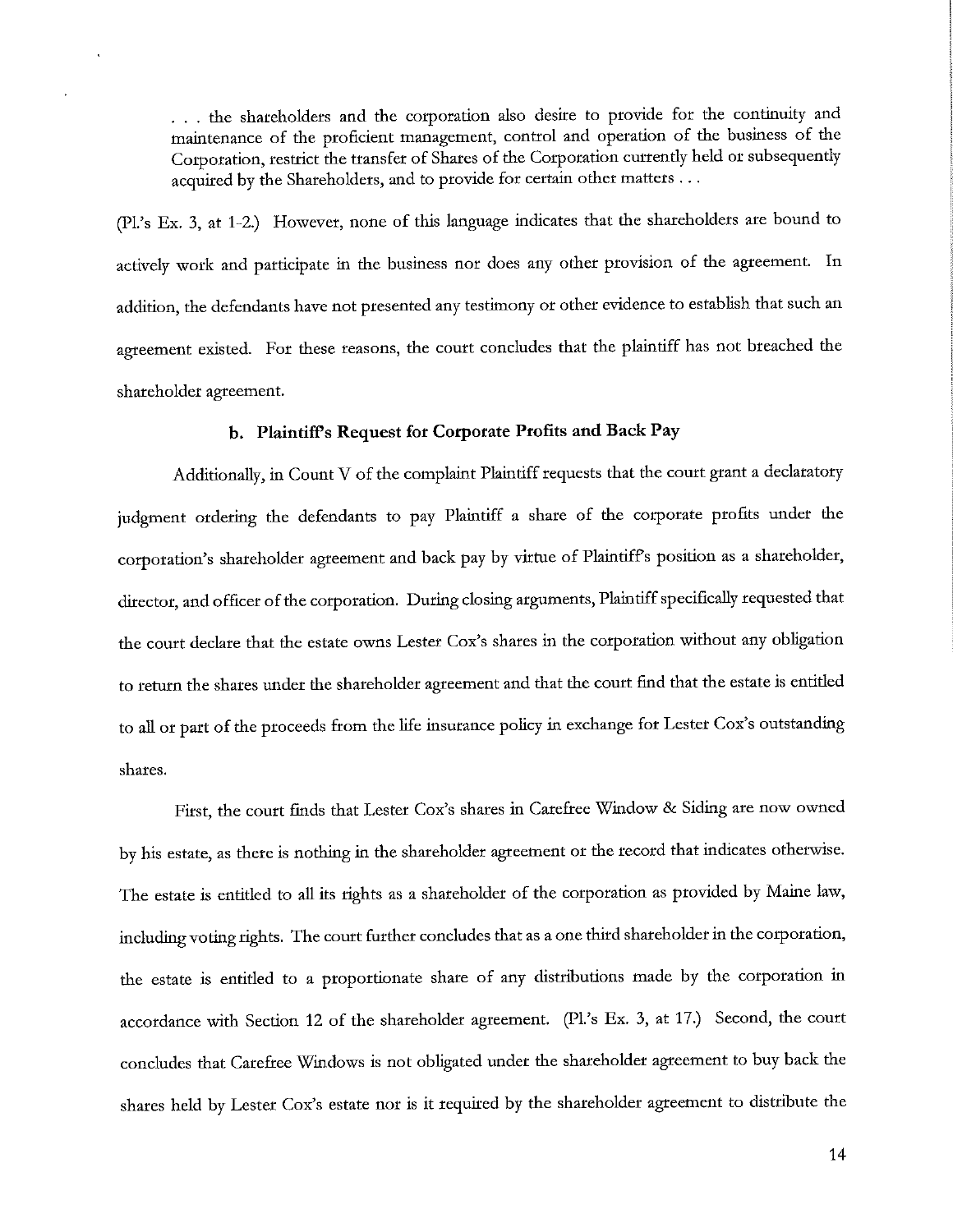proceeds of the insurance policy taken out by the corporation on Lester Cox to his estate. Third, the court does not award any back pay to the plaintiff, as the plaintiff has not provided sufficient evidence to determine what if any back pay or other compensation is due by virtue of his position as a director and officer of the corporation.

#### **8. Judicial Dissolution**

Count VI of Plaintiffs complaint requests that the court judicially dissolve the defendant corporation Carefree Windows & Siding Co., Inc. Under the Maine Business Corporation Act,

a corporation may be dissolved by a judicial dissolution in a proceeding by  $\dots$  [a] shareholder if it is established that . . . the directors or those in control of the corporation have acted, are acting or will act in a manner that is illegal, oppressive or fraudulent.

13-C M.R.S. § 1430(2)(B) (2018). The plaintiff has not presented sufficient evidence to establish that the directors of Carefree Windows are acting or will act in a manner that is illegal, oppressive or fraudulent and therefore, the court denies Plaintiffs request for judicial dissolution.

#### **Conclusion:**

For the reasons provided above, the court rules against the plaintiff on all of their counts except, in part, their request for declaratory judgment and the court rules against the defendants on all of their counterclaims against the plaintiff. The court recognizes Lester Cox's estate as the owner of all of the deceased Lester Cox's shares in Carefree Window & Siding Co. Inc. If the corporation makes any distributions in the future, the estate is entitled to a proportionate share of the distribution in accordance with the shareholder agreement. The court further concludes that nothing in the shareholder agreement compels the corporation to repurchase Lester Cox's share from his estate or to distribute life insurance proceeds from the company's policy, on which it was a beneficiary, to the estate. Lastly, the court concludes that the 2005 GMC truck that is titled to Jeffrey Mayhew and was